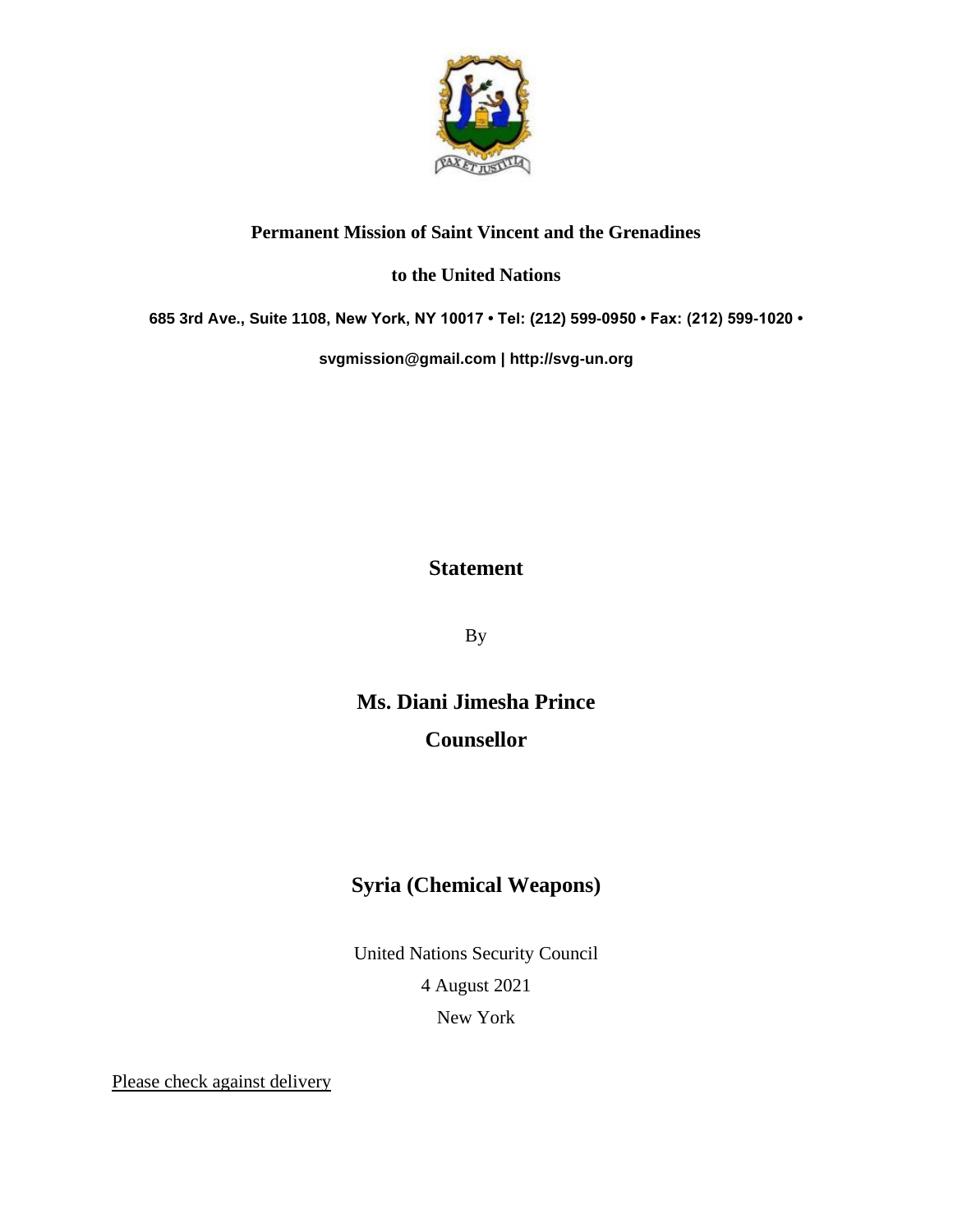Thank you, Mr. President and we join others in congratulating India for assuming the Presidency. We wish you the very best and you can count on our support. We also commend France for a well organized and successful Presidency last month.

Chemical weapons do not discriminate between combatants and civilians and their effects are horrifying. Their development and use remain a threat to international peace and security and constitutes a grave violation of international law. Allegations of the use chemical weapons therefore ought to be given immediate attention and investigations must be comprehensive, impartial, transparent and in keeping with international best practices. As such, the Organization for the Prohibition of Chemical Weapons (OPCW) bears a great responsibility as the guardian of the Chemical Weapons Convention.

We acknowledge the efforts to continue work on this file, despite the impediments created by the COVID-19 pandemic. However, we remain concerned by the continued long-term lack of movement. Gaps, inconsistencies and discrepancies in the initial declaration remain unresolved and engagement is strained. Undoubtedly, there are many diverging views and trust deficits exist. It is therefore imperative that all parties prioritize dialogue and technical consultations to chart a practical and constructive way forward to make tangible progress. In this regard, we welcome the agreement between the OPCW and Syria to convene an in-person meeting to discuss relevant developments. This is indeed a positive and important step to bridge the gaps and to ensure the full implementation of Resolution 2118. It is our hope that preparations will be finalized soon.

We reiterate the importance of pursuing consensus-based decisions to thwart further polarization and foster cooperation among States-Parties to the Chemical Weapons Convention. Political differences ought to be set aside in favour of a commitment to working together to realize our collective goal of a world free of chemical weapons.

Saint Vincent and the Grenadines remains in support of the mandate of the OPCW and we encourage all efforts aimed at strengthening its capacity to ensure that it always functions as an effective multilateral institution.